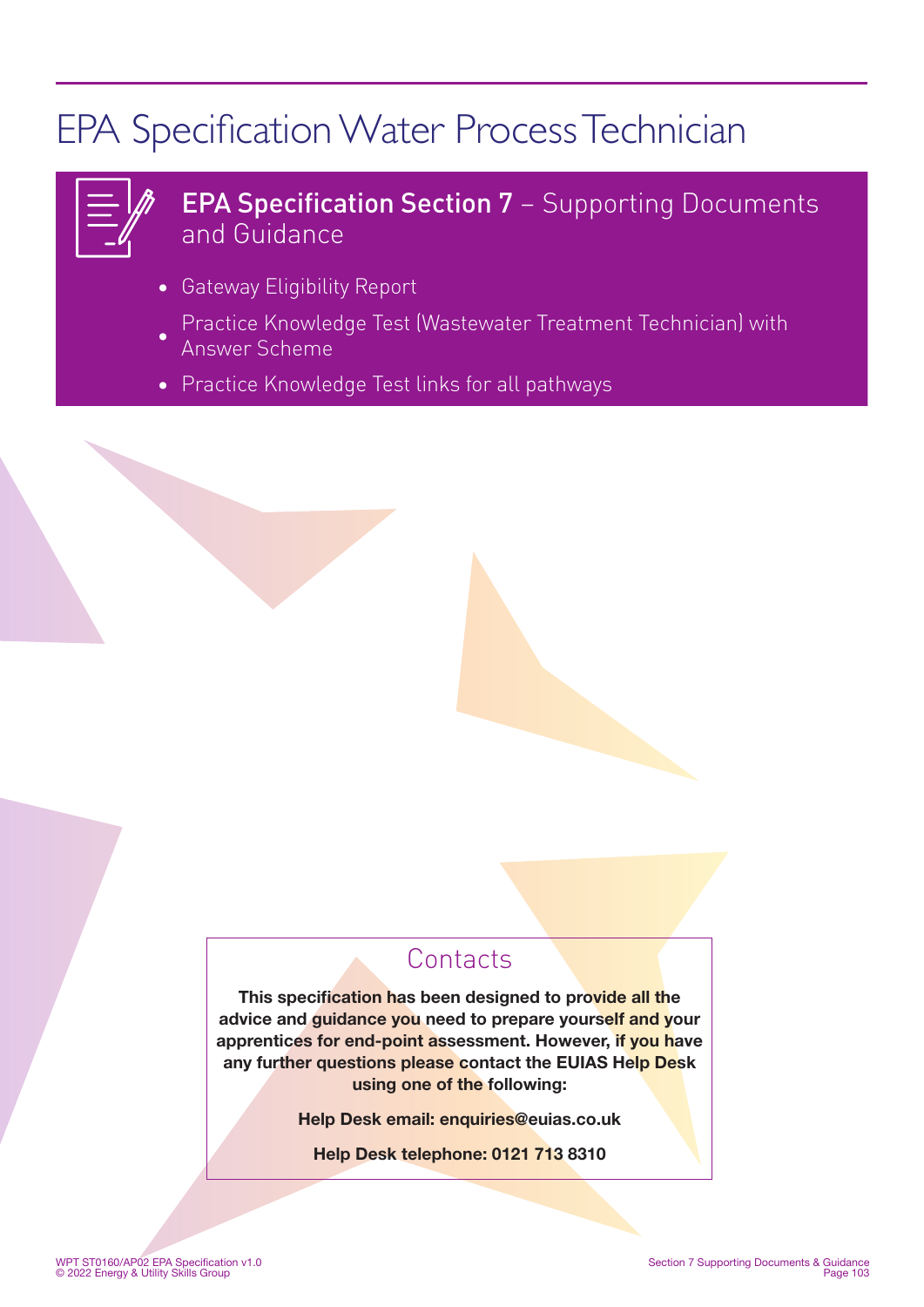### EUIAS Level 3 End-point Assessment for Water Process Technician

### Gateway Eligibility Report

(Standard Version: ST0160 version 1; Assessment Plan Version: ST0160/AP02)

| Apprentice's name:                                                                                                                                         | Apprentice's job title:                    |  |
|------------------------------------------------------------------------------------------------------------------------------------------------------------|--------------------------------------------|--|
|                                                                                                                                                            |                                            |  |
| Name of Employer:                                                                                                                                          | Name of Training provider:                 |  |
|                                                                                                                                                            |                                            |  |
| Employer representatives present:                                                                                                                          | Training provider representatives present: |  |
|                                                                                                                                                            |                                            |  |
| Apprenticeship start date:                                                                                                                                 | Apprenticeship on-programme end date:      |  |
|                                                                                                                                                            |                                            |  |
| Gateway meeting date:                                                                                                                                      |                                            |  |
| Has the apprentice taken any part of the end-<br>point assessment for this apprenticeship<br>standard with any other End Point Assessment<br>Organisation? | Y/N                                        |  |
| If "Yes" please give details:                                                                                                                              |                                            |  |

### **Apprentice's details**

Eligibility requirements:

The apprentice must confirm their achievement of the following:

| Eligibility requirement  | Achieved by the apprentice?<br>Y/N | Evidence<br>(scans of certificates MUST be<br>included) |
|--------------------------|------------------------------------|---------------------------------------------------------|
| Achieved English level 2 |                                    |                                                         |
| Achieved maths level 2   |                                    |                                                         |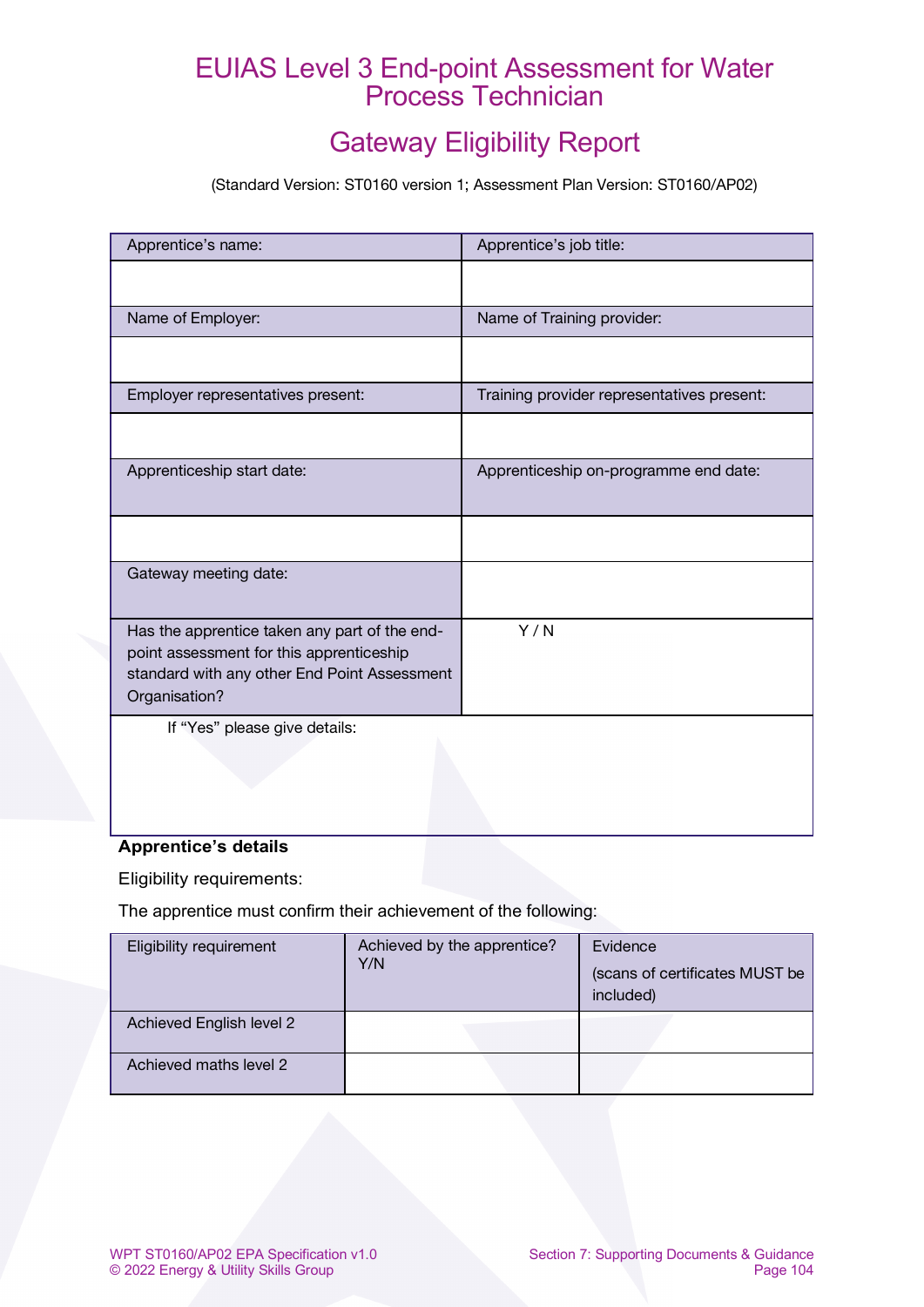### EUIAS Level 3 End-point Assessment for Water Process Technician

### Gateway Eligibility Report

#### Gateway Eligibility Declaration

The apprentice, the employer and the training provider must sign this form to confirm that they understand and agree to the following:

- 1. The apprentice has completed the required on-programme elements of the apprenticeship and is ready for end-point assessment with EUIAS
- 2. The apprentice will only submit their own work as part of end-point assessment
- 3. All parties agree that end-point assessment evidence may be recorded and stored by EUIAS for quality assurance purposes
- 4. The apprentice has been on-programme for a minimum duration of 365 days
- 5. The apprentice has achieved the mathematics and English requirements as detailed in this document
- 6. The apprentice, if successful, gives permission for EUIAS to request the apprenticeship certificate from the ESFA who issue the certificate on behalf of the Secretary of State
- 7. The apprentice has been directed to the EUIAS Appeals Policy and Complaints Policy
- 8. The employer/training provider has given the EUIAS at least three months' notice of requesting this EPA for this apprentice
- 9. If the Gateway Eligibility Report is not completed in full, meeting all requirements, and submitted to EUIAS, the end-point assessment cannot take place

| Signed on behalf of the<br>employer (print name):          | Signature: | Date: |
|------------------------------------------------------------|------------|-------|
|                                                            |            |       |
| Signed on behalf of the training<br>provider (print name): | Signature: | Date: |
|                                                            |            |       |
| Apprentice's name (print):                                 | Signature: | Date: |
|                                                            |            |       |

| EUIAS use only:   |  |  |  |  |  |
|-------------------|--|--|--|--|--|
| EUIAS Sign off:   |  |  |  |  |  |
| Comments/actions: |  |  |  |  |  |